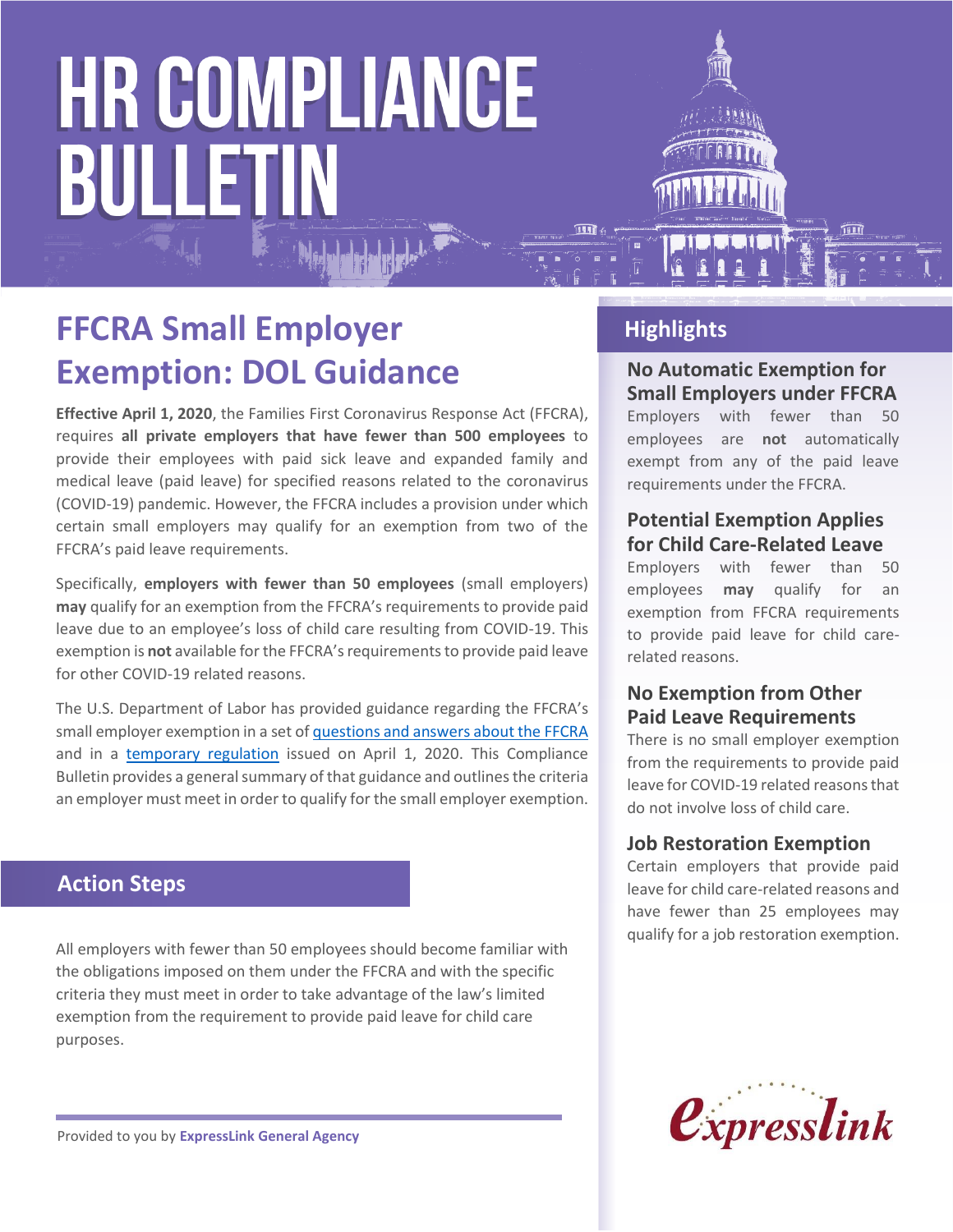## **HR COMPLIANCE BULLETIN**



#### **Eligible Small Employers**

An employer, including a religious or nonprofit organization, may qualify for the FFCRA's exemption for small employers **only if**:

- It employs fewer than 50 employees;
- $\triangleright$  Leave is requested because a child's school or place of care is closed, or because a child care provider is unavailable, due to COVID-19 related reasons; and
- **Providing the child care-related leave would jeopardize the viability of the small business as a going concern.**

#### **Determining Whether an Employer has Fewer than 50 Employees**

Under the DOL's regulation, the number of employees an employer has is determined by counting **all full-time and parttime employees** employed within the United States at the time an employee would take leave. For this purpose, every part-time employee must be counted as if he or she were a full-time employee, and the term "within the United States" includes any state, the District of Columbia, and any territory or possession of the United States.

In addition, an employer's count must include:

- $\blacktriangleright$  All employees who are currently employed, regardless of how long they have worked for the employer;
- $\blacksquare$  Any employees who are on leave of any kind;
- Employees of temporary placement agencies who are jointly employed under the Fair Labor Standards Act (FLSA), regardless of which employer's payroll the employees appear on; and
- $\triangledown$  Day laborers supplied by a temporary placement agency, regardless of whether the employer is the temporary placement agency or the client firm.

Also, all common employees of joint employers under the FLSA or integrated employers under the Family and Medical Leave Act (FMLA) must be counted together.

The number of employees does **not** include workers who:

- Are independent contractors, rather than employees, under the FLSA; or
- $\mathbf{\Sigma}$  Have been laid off or furloughed and have not subsequently been reemployed.

#### **Determining Whether the Requested Leave Qualifies for Denial under the Exemption**

An employer that meets all the other criteria for the FFCRA's small business exemption may deny paid leave to an employee only if the employee has requested the leave to care for his or her son or daughter whose:

- $\triangledown$  School or place of care has been closed for COVID-19 related reasons; or
- $\triangleright$  Child care provider is unavailable for COVID-19 related reasons.

An employee's "son or daughter" includes the employee's children who are under 18 years of age and those who are age 18 or older but incapable of self-care because of a mental or physical disability. The term "child care provider" means a provider who receives compensation for providing child care services on a regular basis.

The FFCRA's small employer exemption does **not** allow an employer to deny leave to an employee who needs it because he or she: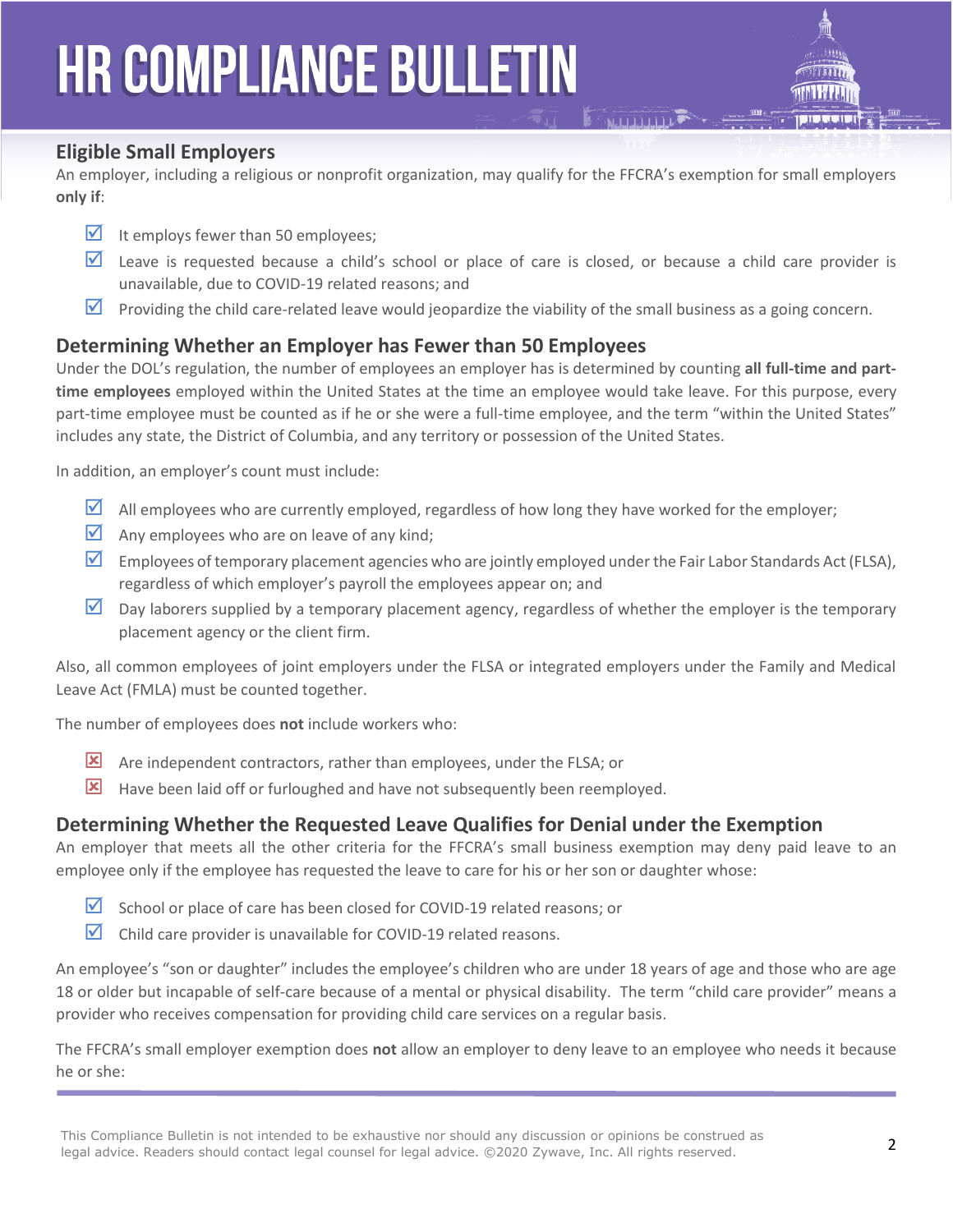# **HR COMPLIANCE BULLETIN**

- Is subject to, or is caring for an individual who is subject to, a federal, state, or local quarantine or isolation order related to COVID-19;
- Has been advised by a health care provider to self-quarantine due to concerns related to COVID-19; or
- IS Is experiencing symptoms of COVID-19 and seeking a medical diagnosis.

### **How to Show the Leave Would Jeopardize Viability of the Business as a Going Concern**

An employer may show that its business's viability as a going concern would be jeopardized if **an authorized officer of the business** has determined that:

- **Providing the paid leave for child care reasons would result in the small business's expenses and financial** obligations exceeding available business revenues and cause it to cease operating at a minimal capacity;
- $\blacksquare$  The absence of the employee or employees requesting paid leave for child care reasons would entail a substantial risk to the financial health or operational capabilities of the small business because of their specialized skills, knowledge of the business or responsibilities; or
- $\triangledown$  There is an insufficient number of workers who are able, willing and qualified, and who will be available at the time and place needed, to perform the labor or services provided by the employee or employees requesting paid leave for child care reasons, and this labor or these services are needed for the small business to operate at a minimal capacity.

However, meeting one of these standards does not necessarily allow a small employer to deny child care-related leave to all of its employees who request it. Instead, the employer may deny that leave only to those otherwise eligible employees whose absence would cause its expenses and financial obligations to exceed available business revenue, pose a substantial risk, or prevent the small employer from operating at minimum capacity.

#### **How to Elect the Small Business Exemption**

If a small employer decides to deny paid leave to an employee who requests it for child care-related reasons, the employer must document the facts and circumstances that meet the criteria listed above to justify the denial. The employer should not send such material or documentation to the DOL, but should instead retain these records for its own files.

Regardless of whether a small employer chooses to elect the FFCRA exemption, the employer is still required to post a [notice](https://www.dol.gov/sites/dolgov/files/WHD/posters/FFCRA_Poster_WH1422_Non-Federal.pdf) about the FFCRA in its employees' workplaces.

#### **Separate Exemption for Employers with Fewer than 25 Employees**

In most cases where an employer provides paid leave for child care purposes under the FFCRA, the employee who takes the paid leave will be entitled to be restored to the same or an equivalent position upon his or her return to work. However, the FFCRA allows certain small employers to claim an exemption from this job-restoration requirement.

Specifically, **an employer with fewer than 25 employees** may be exempt from the requirement to restore an employee's job after taking FFCRA leave for child care purposes if the following conditions are met:

- $\Delta$  The employee's position no longer exists due to economic or operating conditions that affect employment and are due to COVID-19-related reasons during the period of the employee's leave;
- $\triangledown$  The employer made reasonable efforts to restore the employee to the same or an equivalent position; and